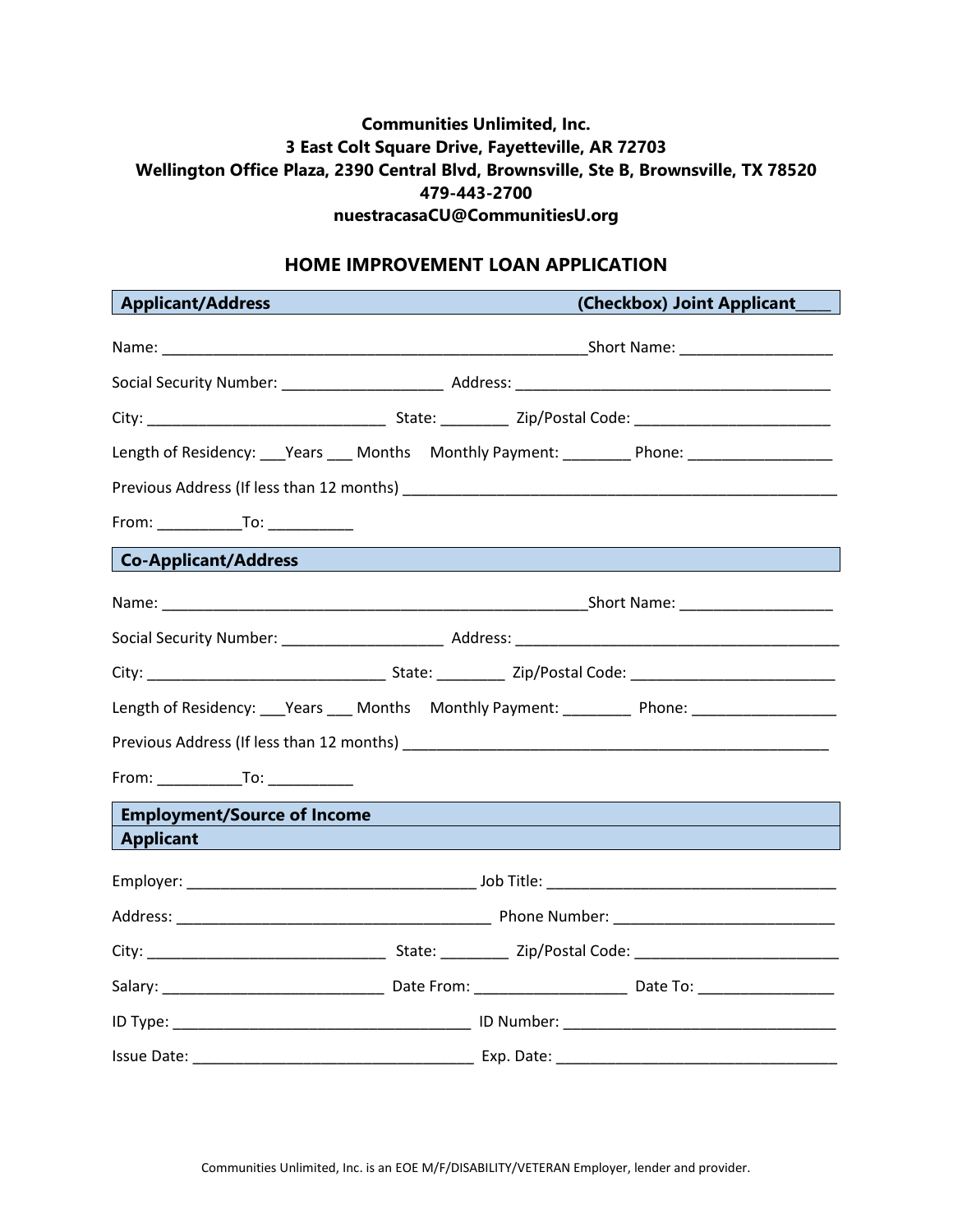# **Co-Applicant**

| Applicant Previous Employer (If less than 12 months) Applicant Previous                              |              |                           |                      |  |  |
|------------------------------------------------------------------------------------------------------|--------------|---------------------------|----------------------|--|--|
|                                                                                                      |              |                           |                      |  |  |
|                                                                                                      |              |                           |                      |  |  |
|                                                                                                      |              |                           |                      |  |  |
|                                                                                                      |              |                           |                      |  |  |
|                                                                                                      |              |                           |                      |  |  |
| <b>Financial Institution</b>                                                                         |              |                           |                      |  |  |
|                                                                                                      |              |                           |                      |  |  |
|                                                                                                      |              |                           |                      |  |  |
|                                                                                                      | <b>Total</b> | <b>Monthly Expense</b>    |                      |  |  |
| <b>Monthly Income</b><br>Salary                                                                      |              | Real Estate Mortgage      | <b>Total/Balance</b> |  |  |
| <b>Bonuses &amp; Commissions</b>                                                                     |              | Auto Loan(s)              |                      |  |  |
| <b>Rental Property</b>                                                                               |              | Credit Card Payment(s)    |                      |  |  |
| Other Source of income                                                                               |              | <b>Other Monthly Debt</b> |                      |  |  |
| <b>Total Income</b>                                                                                  |              | <b>Total Monthly Debt</b> |                      |  |  |
|                                                                                                      |              |                           |                      |  |  |
| <b>History</b>                                                                                       |              |                           |                      |  |  |
|                                                                                                      |              |                           |                      |  |  |
| Are you currently or have you ever been involved in any bankruptcy?                                  |              |                           | Yes<br>No            |  |  |
| (If yes, explain on a separate sheet of paper)                                                       |              |                           |                      |  |  |
| Are you delinquent on any federal, state, or local tax?                                              |              |                           | Yes<br>No            |  |  |
| (If yes, explain on a separate sheet of paper)                                                       |              |                           |                      |  |  |
|                                                                                                      |              |                           |                      |  |  |
| Are you currently delinquent on any child support?<br>(If yes, explain on a separate sheet of paper) |              |                           | Yes<br>No            |  |  |
| Are there any pending lawsuits or outstanding judgements against you?                                |              |                           |                      |  |  |
| (If yes, explain on a separate sheet of paper)                                                       | No<br>Yes    |                           |                      |  |  |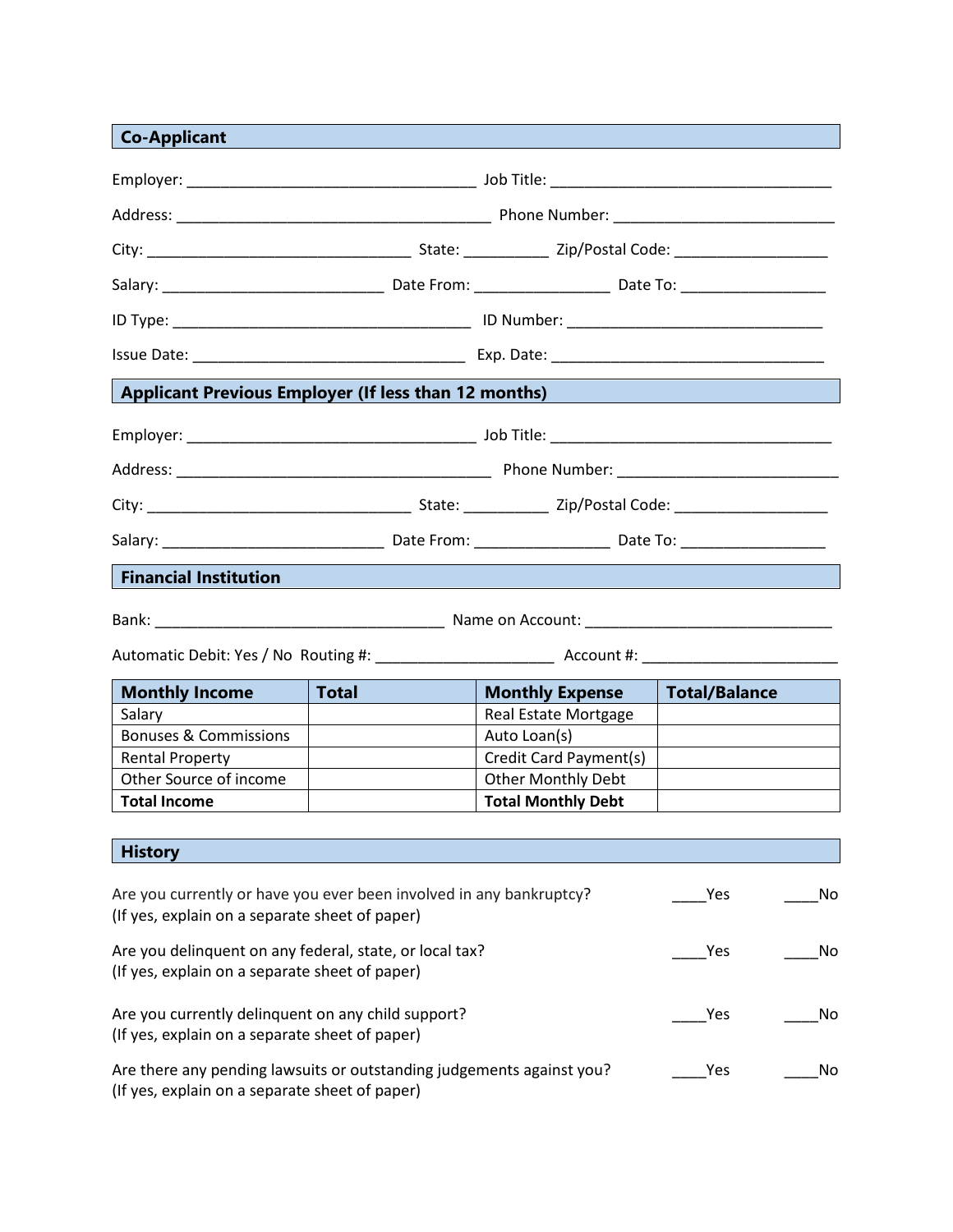## **Authorization to Release Information**

### *AUTHORIZATION FOR VERIFICATION OF INFORMATION PLEASE READ CAREFULLY BEFORE SIGNING THE APPLICATION:*

I understand that this Loan Application may serve as the first step of a loan application and that may request supporting documents to verify the information provided. As part of the application process, I authorize COMMUNITIES UNLIMITED, INC. to investigate and verify all of the above information. I authorize COMMUNITIES UNLIMITED, INC. to perform a credit check, now or in the future, including obtaining consumer and/or commercial credit reports and to exchange information about credit experience with other creditors, from time to time, as authorized by law including retrieving a copy of my personal credit report. I also understand that the information provided on this form or on my credit report may be used by COMMUNITIES UNLIMITED, INC. to either approve or decline my request for credit and that I may be required to provide other information in addition to this application. The release in any manner of all information by COMMUNITIES UNLIMITED, INC. is hereby authorized whether such information is of record or not, and I hereby release all persons, agencies, firms, companies, etc., from any damages resulting from such information.

I certify that the information provided in this statement is true and correct. So long as I owe any sums to the lender, I agree to give the lender prompt written notice of any material change in my financial condition and, upon request, I agree to provide the lender with an updated personal financial statement. The bank is authorized to retain this personal financial statement whether or not credit is approved and is further authorized to verify your credit and employment history or any other information in this statement. This application does not oblige the lender to make any loan even if I meet the normal standards the lender considers in determining whether to approve or deny the application.

Applicant's Signature **Date** Date Co-Applicant's Signature Date

Notices: Intentional falsification of information, statements or values for any purpose including, but not limited to the purpose of obtaining a loan from Communities Unlimited, Inc., may lead to disqualification of the applicant and possible criminal prosecution.

\_\_\_\_\_\_\_\_\_\_\_\_\_\_\_\_\_\_\_\_\_\_\_\_\_ \_\_\_\_\_\_\_\_\_ \_\_\_\_\_\_\_\_\_\_\_\_\_\_\_\_\_\_\_\_\_\_\_\_ \_\_\_\_\_\_\_\_\_\_

To help the Federal Government fight the funding of terrorism and money laundering activities, Federal law requires all Government program lenders to obtain, verify, and record information that identifies each person who applies for a loan under a Federal Government program. This means that when you apply for a loan under a Federal Government program, we will ask for your name, address, date of birth and other information that will allow us to identify you. We may also ask to see your driver's license or other identifying documents.